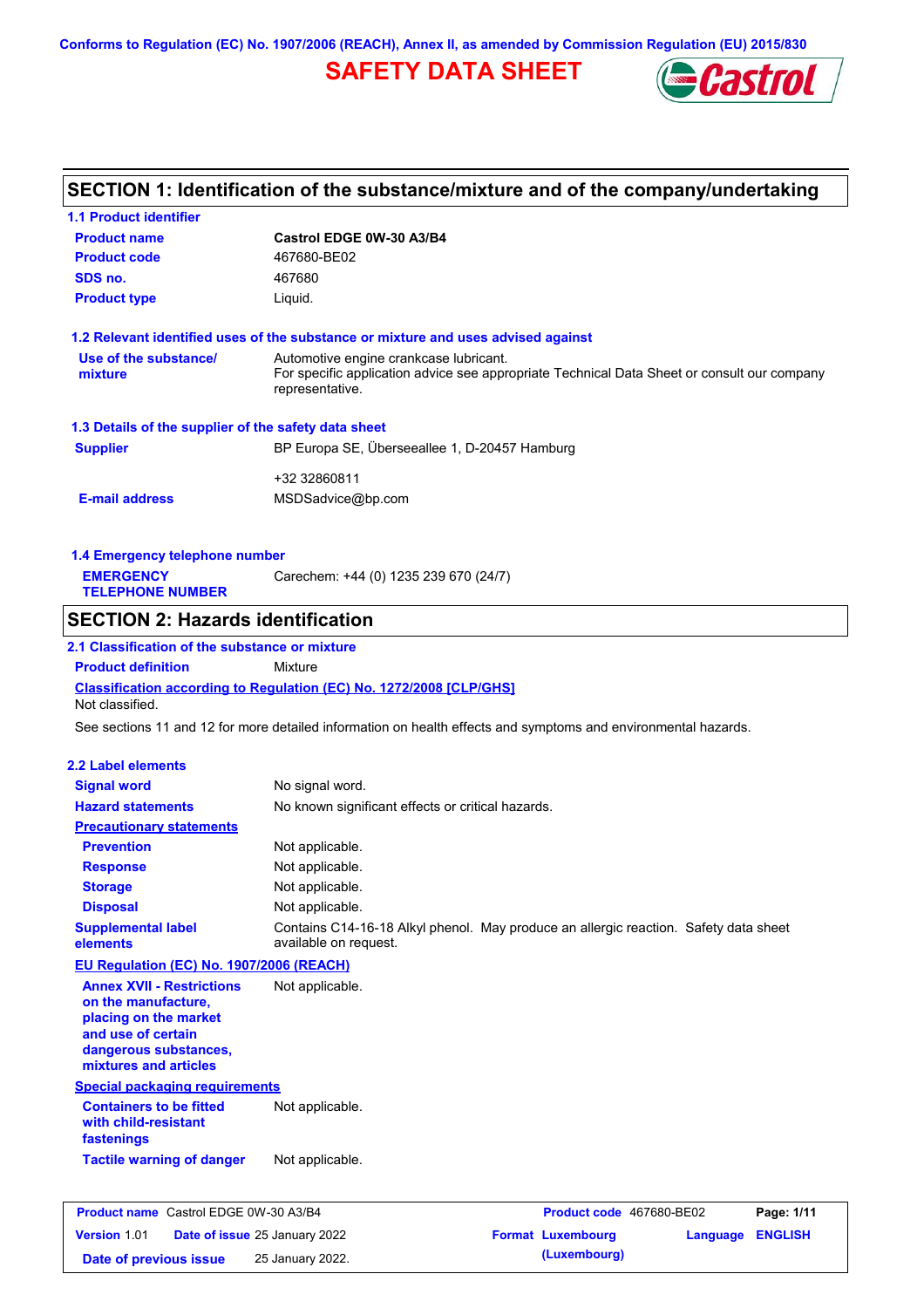# **SECTION 2: Hazards identification**

| 2.3 Other hazards                                                                                                        |                                                                                                                                                  |
|--------------------------------------------------------------------------------------------------------------------------|--------------------------------------------------------------------------------------------------------------------------------------------------|
| <b>Results of PBT and vPvB</b><br>assessment                                                                             | Product does not meet the criteria for PBT or vPvB according to Regulation (EC) No. 1907/2006,<br>Annex XIII.                                    |
| <b>Product meets the criteria</b><br>for PBT or vPvB according<br>to Regulation (EC) No.<br><b>1907/2006, Annex XIII</b> | This mixture does not contain any substances that are assessed to be a PBT or a vPvB.                                                            |
| Other hazards which do<br>not result in classification                                                                   | Defatting to the skin.<br>USED ENGINE OILS<br>Used engine oil may contain hazardous components which have the potential to cause skin<br>cancer. |

See Toxicological Information, section 11 of this Safety Data Sheet.

## **SECTION 3: Composition/information on ingredients**

### **3.2 Mixtures**

#### Mixture **Product definition**

Synthetic base stock. Proprietary performance additives.

| <b>Product/ingredient</b><br>name                                       | <b>Identifiers</b>                                                                             | $\frac{9}{6}$ | <b>Regulation (EC) No.</b><br>1272/2008 [CLP] | <b>Type</b> |
|-------------------------------------------------------------------------|------------------------------------------------------------------------------------------------|---------------|-----------------------------------------------|-------------|
| Dec-1-ene, trimers, hydrogenated                                        | REACH #: 01-2119493949-12 ≥25 - ≤50<br>EC: 500-393-3<br>CAS: 157707-86-3                       |               | Asp. Tox. 1, H304                             | $[1]$       |
| Lubricating oils (petroleum), C20-50,<br>hydrotreated neutral oil-based | REACH #: 01-2119474889-13 ≥25 - ≤50<br>EC: 276-738-4<br>CAS: 72623-87-1<br>Index: 649-483-00-5 |               | Not classified.                               | [6]         |
| Lubricating oils (petroleum), C20-50,<br>hydrotreated neutral oil-based | REACH #: 01-2119474889-13 ≤10<br>EC: 276-738-4<br>CAS: 72623-87-1<br>Index: 649-483-00-5       |               | Asp. Tox. 1, H304                             | $[1]$       |
| Distillates (petroleum), hydrotreated<br>heavy paraffinic               | REACH #: 01-2119484627-25 ≤3<br>EC: 265-157-1<br>CAS: 64742-54-7<br>Index: 649-467-00-8        |               | Asp. Tox. 1, H304                             | $[1]$       |
| Distillates (petroleum), solvent-<br>dewaxed heavy paraffinic           | REACH #: 01-2119471299-27 ≤3<br>EC: 265-169-7<br>CAS: 64742-65-0<br>Index: 649-474-00-6        |               | Not classified.                               | [6]         |
| Lubricating oils (petroleum), C15-30,<br>hydrotreated neutral oil-based | REACH #: 01-2119474878-16 ≤3<br>EC: 276-737-9<br>CAS: 72623-86-0<br>Index: 649-482-00-X        |               | Asp. Tox. 1, H304                             | $[1]$       |
| Distillates (petroleum), hydrotreated<br>heavy paraffinic               | REACH #: 01-2119484627-25 ≤3<br>EC: 265-157-1<br>CAS: 64742-54-7<br>Index: 649-467-00-8        |               | Not classified.                               | [6]         |
| C14-16-18 Alkyl phenol                                                  | REACH #: 01-2119498288-19                                                                      | $\leq 0.3$    | Skin Sens. 1B, H317<br><b>STOT RE 2, H373</b> | $[1]$       |

**See Section 16 for the full text of the H statements declared above.**

### **Type**

[1] Substance classified with a health or environmental hazard

[2] Substance with a workplace exposure limit

[3] Substance meets the criteria for PBT according to Regulation (EC) No. 1907/2006, Annex XIII

[4] Substance meets the criteria for vPvB according to Regulation (EC) No. 1907/2006, Annex XIII

[5] Substance of equivalent concern

[6] Additional disclosure due to company policy

Occupational exposure limits, if available, are listed in Section 8.

| <b>Product name</b> Castrol EDGE 0W-30 A3/B4 |                                      | <b>Product code</b> 467680-BE02 |                         | Page: 2/11 |
|----------------------------------------------|--------------------------------------|---------------------------------|-------------------------|------------|
| <b>Version 1.01</b>                          | <b>Date of issue 25 January 2022</b> | <b>Format Luxembourg</b>        | <b>Language ENGLISH</b> |            |
| Date of previous issue                       | 25 January 2022.                     | (Luxembourg)                    |                         |            |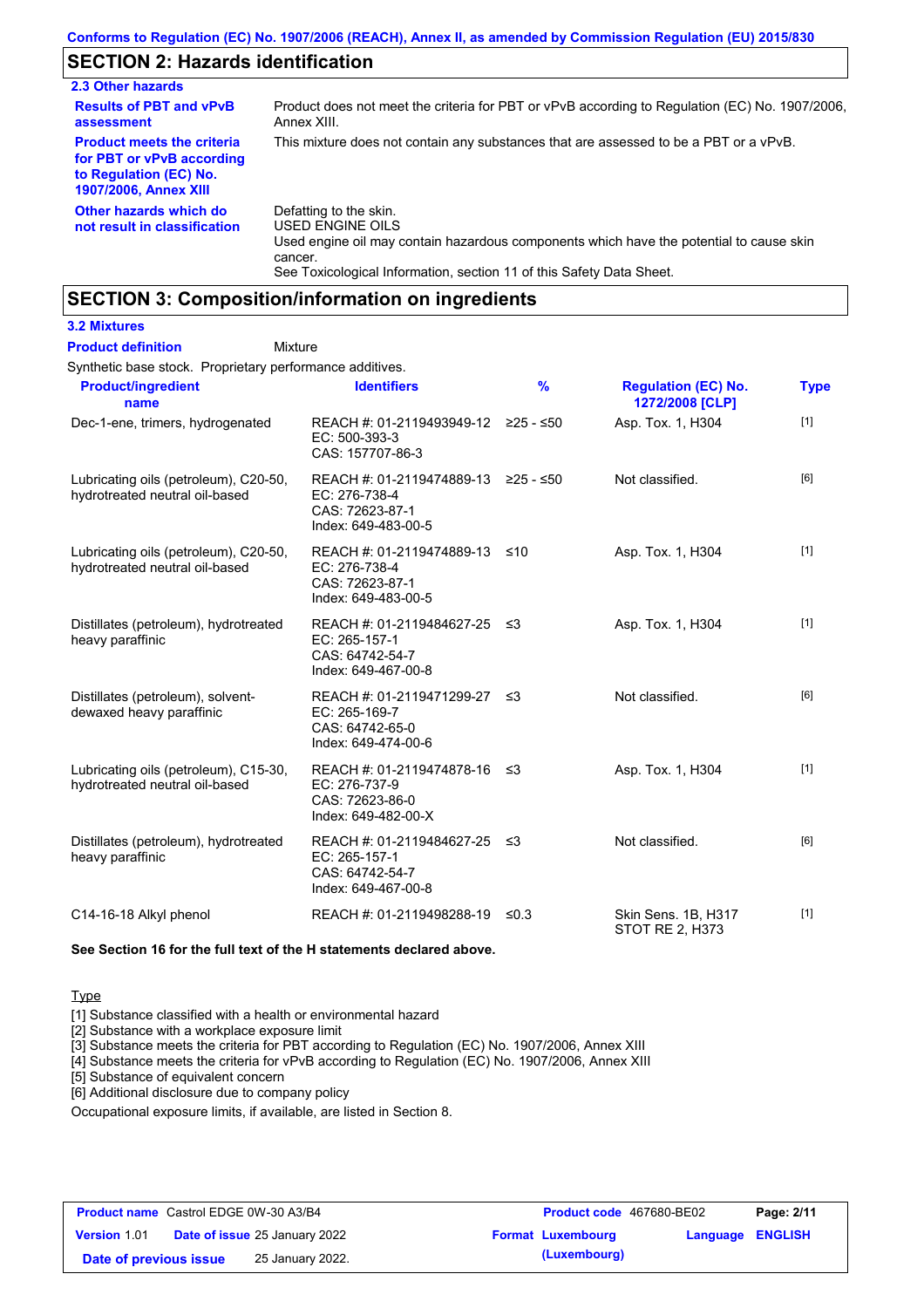# **SECTION 4: First aid measures**

| <b>4.1 Description of first aid measures</b> |                                                                                                                                                                                                                                         |
|----------------------------------------------|-----------------------------------------------------------------------------------------------------------------------------------------------------------------------------------------------------------------------------------------|
| <b>Eye contact</b>                           | In case of contact, immediately flush eyes with plenty of water for at least 15 minutes. Eyelids<br>should be held away from the eyeball to ensure thorough rinsing. Check for and remove any<br>contact lenses. Get medical attention. |
| <b>Skin contact</b>                          | Wash skin thoroughly with soap and water or use recognised skin cleanser. Remove<br>contaminated clothing and shoes. Wash clothing before reuse. Clean shoes thoroughly before<br>reuse. Get medical attention if irritation develops.  |
| <b>Inhalation</b>                            | If inhaled, remove to fresh air. Get medical attention if symptoms occur.                                                                                                                                                               |
| <b>Ingestion</b>                             | Do not induce vomiting unless directed to do so by medical personnel. Get medical attention if<br>symptoms occur.                                                                                                                       |
| <b>Protection of first-aiders</b>            | No action shall be taken involving any personal risk or without suitable training.                                                                                                                                                      |

### **4.2 Most important symptoms and effects, both acute and delayed**

See Section 11 for more detailed information on health effects and symptoms.

### **Potential acute health effects**

| <b>Inhalation</b>   | Vapour inhalation under ambient conditions is not normally a problem due to low vapour<br>pressure.               |  |  |
|---------------------|-------------------------------------------------------------------------------------------------------------------|--|--|
| <b>Ingestion</b>    | No known significant effects or critical hazards.                                                                 |  |  |
| <b>Skin contact</b> | Defatting to the skin. May cause skin dryness and irritation.                                                     |  |  |
| Eye contact         | No known significant effects or critical hazards.                                                                 |  |  |
|                     | Delayed and immediate effects as well as chronic effects from short and long-term exposure                        |  |  |
| <b>Inhalation</b>   | Overexposure to the inhalation of airborne droplets or aerosols may cause irritation of the<br>respiratory tract. |  |  |
| <b>Ingestion</b>    | Ingestion of large quantities may cause nausea and diarrhoea.                                                     |  |  |
| <b>Skin contact</b> | Prolonged or repeated contact can defat the skin and lead to irritation and/or dermatitis.                        |  |  |
| Eye contact         | Potential risk of transient stinging or redness if accidental eye contact occurs.                                 |  |  |

### **4.3 Indication of any immediate medical attention and special treatment needed**

**Notes to physician** Treatment should in general be symptomatic and directed to relieving any effects.

# **SECTION 5: Firefighting measures**

| 5.1 Extinguishing media                                                                                                                                                                                                                                                                                                                                                                                                       |                                                                                  |  |  |
|-------------------------------------------------------------------------------------------------------------------------------------------------------------------------------------------------------------------------------------------------------------------------------------------------------------------------------------------------------------------------------------------------------------------------------|----------------------------------------------------------------------------------|--|--|
| <b>Suitable extinguishing</b><br>media                                                                                                                                                                                                                                                                                                                                                                                        | In case of fire, use foam, dry chemical or carbon dioxide extinguisher or spray. |  |  |
| <b>Unsuitable extinguishing</b><br>Do not use water jet. The use of a water jet may cause the fire to spread by splashing the<br>burning product.<br>media                                                                                                                                                                                                                                                                    |                                                                                  |  |  |
| 5.2 Special hazards arising from the substance or mixture                                                                                                                                                                                                                                                                                                                                                                     |                                                                                  |  |  |
| <b>Hazards from the</b><br>In a fire or if heated, a pressure increase will occur and the container may burst.<br>substance or mixture                                                                                                                                                                                                                                                                                        |                                                                                  |  |  |
| <b>Hazardous combustion</b><br>Combustion products may include the following:<br>carbon oxides (CO, CO <sub>2</sub> ) (carbon monoxide, carbon dioxide)<br>products                                                                                                                                                                                                                                                           |                                                                                  |  |  |
| 5.3 Advice for firefighters                                                                                                                                                                                                                                                                                                                                                                                                   |                                                                                  |  |  |
| No action shall be taken involving any personal risk or without suitable training. Promptly<br><b>Special precautions for</b><br>isolate the scene by removing all persons from the vicinity of the incident if there is a fire.<br>fire-fighters                                                                                                                                                                             |                                                                                  |  |  |
| <b>Special protective</b><br>Fire-fighters should wear appropriate protective equipment and self-contained breathing<br>apparatus (SCBA) with a full face-piece operated in positive pressure mode. Clothing for fire-<br>equipment for fire-fighters<br>fighters (including helmets, protective boots and gloves) conforming to European standard EN<br>469 will provide a basic level of protection for chemical incidents. |                                                                                  |  |  |

## **SECTION 6: Accidental release measures**

### **6.1 Personal precautions, protective equipment and emergency procedures**

| For non-emergency<br>personnel               | No action shall be taken involving any personal risk or without suitable training. Evacuate<br>surrounding areas. Keep unnecessary and unprotected personnel from entering. Do not touch<br>or walk through spilt material. Floors may be slippery; use care to avoid falling. Put on<br>appropriate personal protective equipment. |                                      |                |
|----------------------------------------------|-------------------------------------------------------------------------------------------------------------------------------------------------------------------------------------------------------------------------------------------------------------------------------------------------------------------------------------|--------------------------------------|----------------|
| For emergency responders                     | If specialised clothing is required to deal with the spillage, take note of any information in<br>Section 8 on suitable and unsuitable materials. See also the information in "For non-<br>emergency personnel".                                                                                                                    |                                      |                |
| <b>Product name</b> Castrol EDGE 0W-30 A3/B4 |                                                                                                                                                                                                                                                                                                                                     | Product code 467680-BE02             | Page: 3/11     |
| <b>Version 1.01</b>                          | Date of issue 25 January 2022                                                                                                                                                                                                                                                                                                       | <b>Format Luxembourg</b><br>Language | <b>ENGLISH</b> |
| Date of previous issue                       | 25 January 2022.                                                                                                                                                                                                                                                                                                                    | (Luxembourg)                         |                |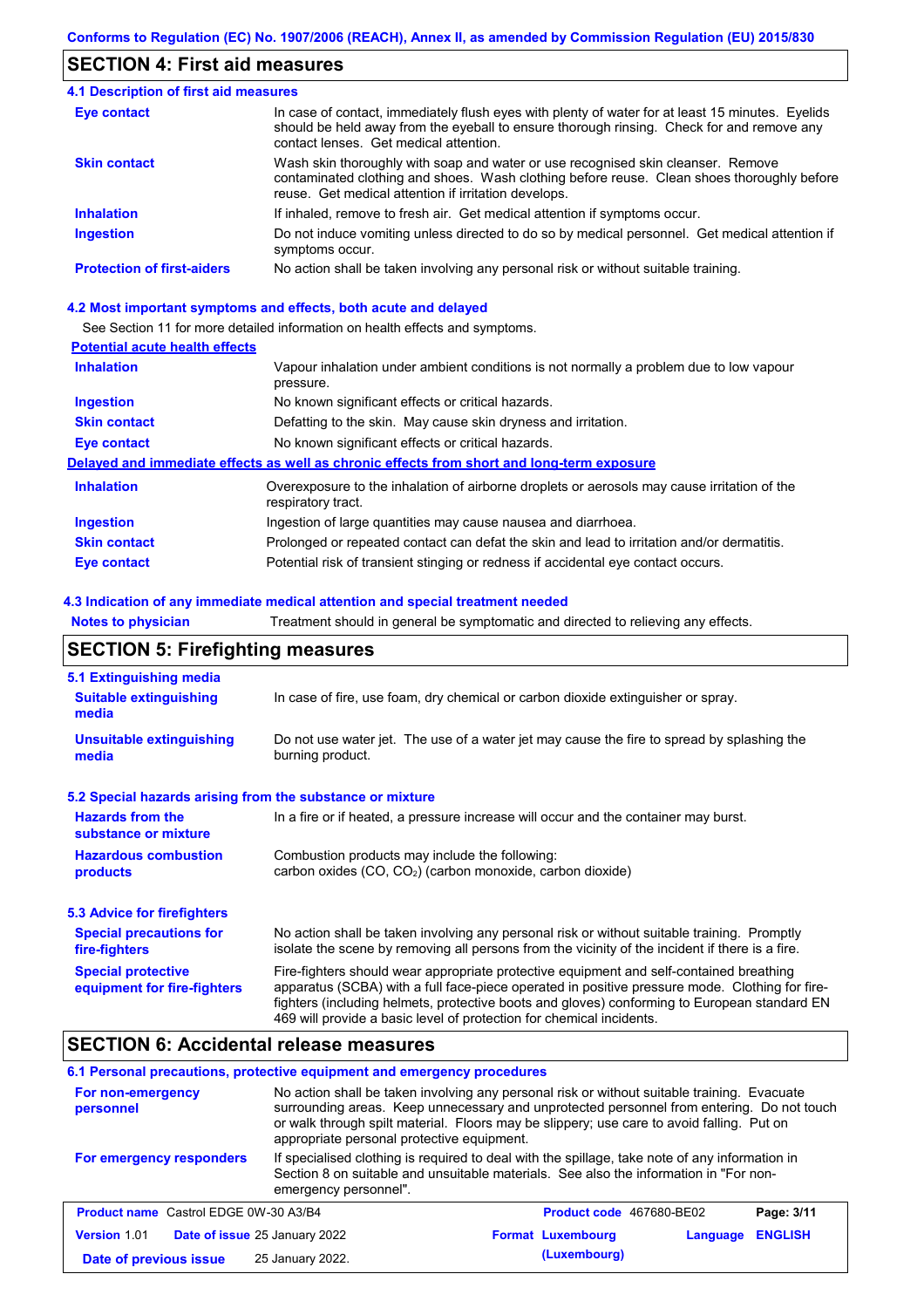## **SECTION 6: Accidental release measures**

| <b>6.2 Environmental</b><br>precautions                  | Avoid dispersal of spilt material and runoff and contact with soil, waterways, drains and sewers.<br>Inform the relevant authorities if the product has caused environmental pollution (sewers,<br>waterways, soil or air).                                                                                                                                                                    |  |
|----------------------------------------------------------|------------------------------------------------------------------------------------------------------------------------------------------------------------------------------------------------------------------------------------------------------------------------------------------------------------------------------------------------------------------------------------------------|--|
| 6.3 Methods and material for containment and cleaning up |                                                                                                                                                                                                                                                                                                                                                                                                |  |
| <b>Small spill</b>                                       | Stop leak if without risk. Move containers from spill area. Absorb with an inert material and<br>place in an appropriate waste disposal container. Dispose of via a licensed waste disposal<br>contractor.                                                                                                                                                                                     |  |
| Large spill                                              | Stop leak if without risk. Move containers from spill area. Prevent entry into sewers, water<br>courses, basements or confined areas. Contain and collect spillage with non-combustible,<br>absorbent material e.g. sand, earth, vermiculite or diatomaceous earth and place in container<br>for disposal according to local regulations. Dispose of via a licensed waste disposal contractor. |  |
| 6.4 Reference to other<br><b>sections</b>                | See Section 1 for emergency contact information.<br>See Section 5 for firefighting measures.<br>See Section 8 for information on appropriate personal protective equipment.<br>See Section 12 for environmental precautions.<br>See Section 13 for additional waste treatment information.                                                                                                     |  |

## **SECTION 7: Handling and storage**

### **7.1 Precautions for safe handling**

| <b>Protective measures</b>                                                           | Put on appropriate personal protective equipment.                                                                                                                                                                                                                                                                                                                                                                                                                                        |
|--------------------------------------------------------------------------------------|------------------------------------------------------------------------------------------------------------------------------------------------------------------------------------------------------------------------------------------------------------------------------------------------------------------------------------------------------------------------------------------------------------------------------------------------------------------------------------------|
| <b>Advice on general</b><br>occupational hygiene                                     | Eating, drinking and smoking should be prohibited in areas where this material is handled,<br>stored and processed. Wash thoroughly after handling. Remove contaminated clothing and<br>protective equipment before entering eating areas. See also Section 8 for additional<br>information on hygiene measures.                                                                                                                                                                         |
| <b>7.2 Conditions for safe</b><br>storage, including any<br><i>incompatibilities</i> | Store in accordance with local requlations. Store in a dry, cool and well-ventilated area, away<br>from incompatible materials (see Section 10). Keep away from heat and direct sunlight. Keep<br>container tightly closed and sealed until ready for use. Containers that have been opened must<br>be carefully resealed and kept upright to prevent leakage. Store and use only in equipment/<br>containers designed for use with this product. Do not store in unlabelled containers. |
| <b>Not suitable</b>                                                                  | Prolonged exposure to elevated temperature.                                                                                                                                                                                                                                                                                                                                                                                                                                              |
| 7.3 Specific end use(s)                                                              |                                                                                                                                                                                                                                                                                                                                                                                                                                                                                          |

**Recommendations**

See section 1.2 and Exposure scenarios in annex, if applicable.

## **SECTION 8: Exposure controls/personal protection**

### **8.1 Control parameters**

### **Occupational exposure limits**

No exposure limit value known.

Whilst specific OELs for certain components may be shown in this section, other components may be present in any mist, vapour or dust produced. Therefore, the specific OELs may not be applicable to the product as a whole and are provided for guidance only.

**Recommended monitoring procedures**

If this product contains ingredients with exposure limits, personal, workplace atmosphere or biological monitoring may be required to determine the effectiveness of the ventilation or other control measures and/or the necessity to use respiratory protective equipment. Reference should be made to monitoring standards, such as the following: European Standard EN 689 (Workplace atmospheres - Guidance for the assessment of exposure by inhalation to chemical agents for comparison with limit values and measurement strategy) European Standard EN 14042 (Workplace atmospheres - Guide for the application and use of procedures for the assessment of exposure to chemical and biological agents) European Standard EN 482 (Workplace atmospheres - General requirements for the performance of procedures for the measurement of chemical agents) Reference to national guidance documents for methods for the determination of hazardous substances will also be required.

#### **Derived No Effect Level**

No DNELs/DMELs available.

### **Predicted No Effect Concentration**

No PNECs available

### **8.2 Exposure controls**

| <b>Product name</b> Castrol EDGE 0W-30 A3/B4 |  | <b>Product code</b> 467680-BE02      |  | Page: 4/11               |                         |  |
|----------------------------------------------|--|--------------------------------------|--|--------------------------|-------------------------|--|
| <b>Version 1.01</b>                          |  | <b>Date of issue 25 January 2022</b> |  | <b>Format Luxembourg</b> | <b>Language ENGLISH</b> |  |
| Date of previous issue                       |  | 25 January 2022.                     |  | (Luxembourg)             |                         |  |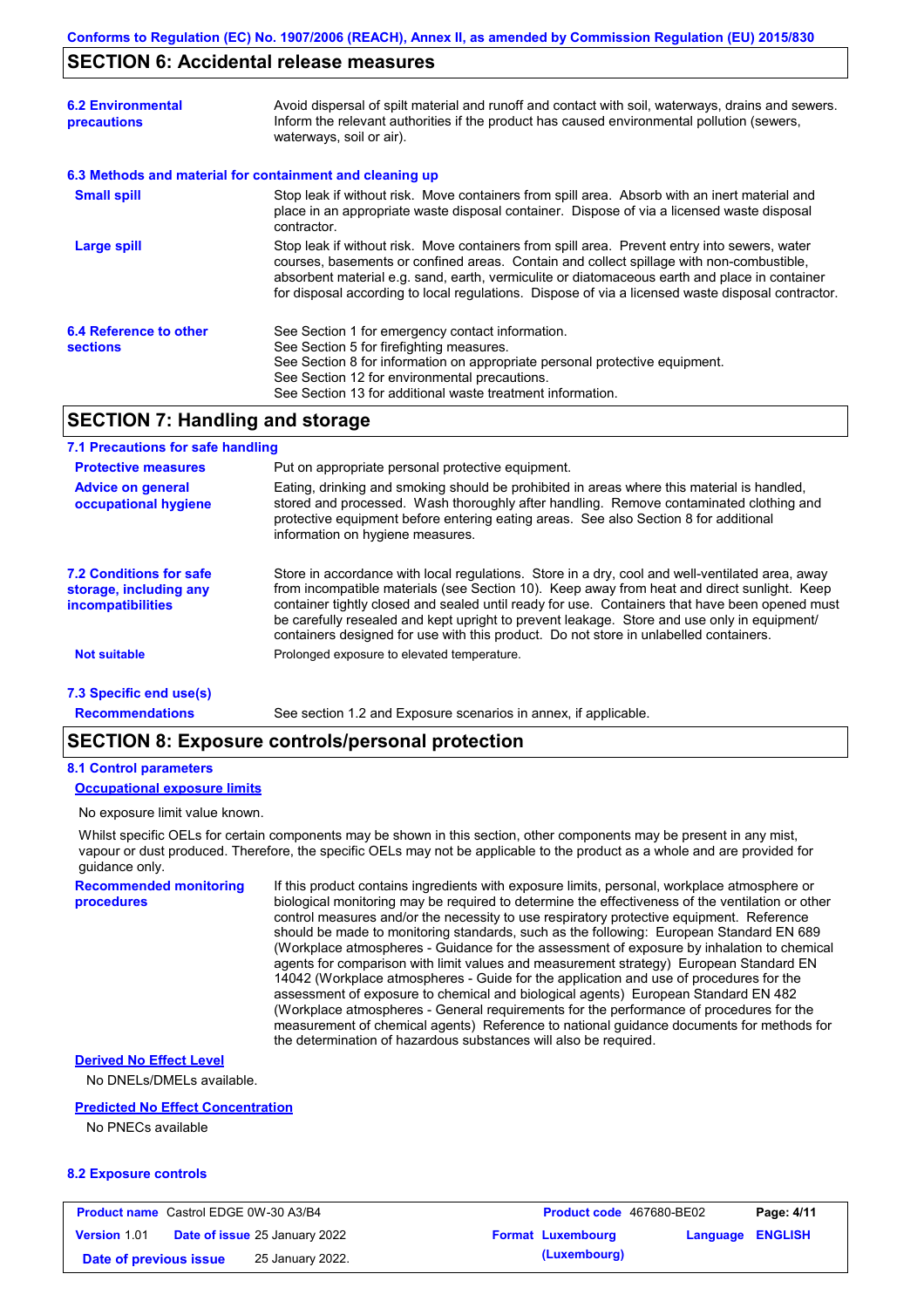# **SECTION 8: Exposure controls/personal protection**

| <b>Appropriate engineering</b><br><b>controls</b> | Provide exhaust ventilation or other engineering controls to keep the relevant airborne<br>concentrations below their respective occupational exposure limits.<br>All activities involving chemicals should be assessed for their risks to health, to ensure<br>exposures are adequately controlled. Personal protective equipment should only be considered<br>after other forms of control measures (e.g. engineering controls) have been suitably evaluated.<br>Personal protective equipment should conform to appropriate standards, be suitable for use, be<br>kept in good condition and properly maintained.<br>Your supplier of personal protective equipment should be consulted for advice on selection and<br>appropriate standards. For further information contact your national organisation for standards.<br>The final choice of protective equipment will depend upon a risk assessment. It is important to<br>ensure that all items of personal protective equipment are compatible. |
|---------------------------------------------------|---------------------------------------------------------------------------------------------------------------------------------------------------------------------------------------------------------------------------------------------------------------------------------------------------------------------------------------------------------------------------------------------------------------------------------------------------------------------------------------------------------------------------------------------------------------------------------------------------------------------------------------------------------------------------------------------------------------------------------------------------------------------------------------------------------------------------------------------------------------------------------------------------------------------------------------------------------------------------------------------------------|
| <b>Individual protection measures</b>             |                                                                                                                                                                                                                                                                                                                                                                                                                                                                                                                                                                                                                                                                                                                                                                                                                                                                                                                                                                                                         |
| <b>Hygiene measures</b>                           | Wash hands, forearms and face thoroughly after handling chemical products, before eating,<br>smoking and using the lavatory and at the end of the working period. Ensure that eyewash<br>stations and safety showers are close to the workstation location.                                                                                                                                                                                                                                                                                                                                                                                                                                                                                                                                                                                                                                                                                                                                             |
| <b>Respiratory protection</b>                     | In case of insufficient ventilation, wear suitable respiratory equipment.<br>The correct choice of respiratory protection depends upon the chemicals being handled, the<br>conditions of work and use, and the condition of the respiratory equipment. Safety procedures<br>should be developed for each intended application. Respiratory protection equipment should<br>therefore be chosen in consultation with the supplier/manufacturer and with a full assessment<br>of the working conditions.                                                                                                                                                                                                                                                                                                                                                                                                                                                                                                   |
| <b>Eye/face protection</b>                        | Safety glasses with side shields.                                                                                                                                                                                                                                                                                                                                                                                                                                                                                                                                                                                                                                                                                                                                                                                                                                                                                                                                                                       |
| <b>Skin protection</b>                            |                                                                                                                                                                                                                                                                                                                                                                                                                                                                                                                                                                                                                                                                                                                                                                                                                                                                                                                                                                                                         |
| <b>Hand protection</b>                            | <b>General Information:</b>                                                                                                                                                                                                                                                                                                                                                                                                                                                                                                                                                                                                                                                                                                                                                                                                                                                                                                                                                                             |
|                                                   | Because specific work environments and material handling practices vary, safety procedures<br>should be developed for each intended application. The correct choice of protective gloves<br>depends upon the chemicals being handled, and the conditions of work and use. Most gloves<br>provide protection for only a limited time before they must be discarded and replaced (even the<br>best chemically resistant gloves will break down after repeated chemical exposures).                                                                                                                                                                                                                                                                                                                                                                                                                                                                                                                        |
|                                                   | Gloves should be chosen in consultation with the supplier / manufacturer and taking account of<br>a full assessment of the working conditions.                                                                                                                                                                                                                                                                                                                                                                                                                                                                                                                                                                                                                                                                                                                                                                                                                                                          |
|                                                   | Recommended: Nitrile gloves.<br><b>Breakthrough time:</b>                                                                                                                                                                                                                                                                                                                                                                                                                                                                                                                                                                                                                                                                                                                                                                                                                                                                                                                                               |
|                                                   | Breakthrough time data are generated by glove manufacturers under laboratory test conditions<br>and represent how long a glove can be expected to provide effective permeation resistance. It<br>is important when following breakthrough time recommendations that actual workplace<br>conditions are taken into account. Always consult with your glove supplier for up-to-date<br>technical information on breakthrough times for the recommended glove type.<br>Our recommendations on the selection of gloves are as follows:                                                                                                                                                                                                                                                                                                                                                                                                                                                                      |
|                                                   | Continuous contact:                                                                                                                                                                                                                                                                                                                                                                                                                                                                                                                                                                                                                                                                                                                                                                                                                                                                                                                                                                                     |
|                                                   | Gloves with a minimum breakthrough time of 240 minutes, or >480 minutes if suitable gloves<br>can be obtained.<br>If suitable gloves are not available to offer that level of protection, gloves with shorter<br>breakthrough times may be acceptable as long as appropriate glove maintenance and<br>replacement regimes are determined and adhered to.                                                                                                                                                                                                                                                                                                                                                                                                                                                                                                                                                                                                                                                |
|                                                   | Short-term / splash protection:                                                                                                                                                                                                                                                                                                                                                                                                                                                                                                                                                                                                                                                                                                                                                                                                                                                                                                                                                                         |
|                                                   | Recommended breakthrough times as above.<br>It is recognised that for short-term, transient exposures, gloves with shorter breakthrough times<br>may commonly be used. Therefore, appropriate maintenance and replacement regimes must<br>be determined and rigorously followed.                                                                                                                                                                                                                                                                                                                                                                                                                                                                                                                                                                                                                                                                                                                        |
|                                                   | <b>Glove Thickness:</b>                                                                                                                                                                                                                                                                                                                                                                                                                                                                                                                                                                                                                                                                                                                                                                                                                                                                                                                                                                                 |
|                                                   | For general applications, we recommend gloves with a thickness typically greater than 0.35 mm.                                                                                                                                                                                                                                                                                                                                                                                                                                                                                                                                                                                                                                                                                                                                                                                                                                                                                                          |
|                                                   | It should be emphasised that glove thickness is not necessarily a good predictor of glove<br>resistance to a specific chemical, as the permeation efficiency of the glove will be dependent<br>on the exact composition of the glove material. Therefore, glove selection should also be based<br>on consideration of the task requirements and knowledge of breakthrough times.<br>Glove thickness may also vary depending on the glove manufacturer, the glove type and the<br>glove model. Therefore, the manufacturers' technical data should always be taken into account<br>to ensure selection of the most appropriate glove for the task.                                                                                                                                                                                                                                                                                                                                                       |
| <b>Product name Castrol EDGE 0W-30 A3/B4</b>      | Product code 467680-BE02<br>Page: 5/11                                                                                                                                                                                                                                                                                                                                                                                                                                                                                                                                                                                                                                                                                                                                                                                                                                                                                                                                                                  |

| <b>Product name</b> Castrol EDGE 0W-30 A3/B4 |  |                                      | <b>Product code</b> 467680-BE02 |                          | Page: 5/11       |  |
|----------------------------------------------|--|--------------------------------------|---------------------------------|--------------------------|------------------|--|
| <b>Version 1.01</b>                          |  | <b>Date of issue 25 January 2022</b> |                                 | <b>Format Luxembourg</b> | Language ENGLISH |  |
| Date of previous issue                       |  | 25 January 2022.                     |                                 | (Luxembourg)             |                  |  |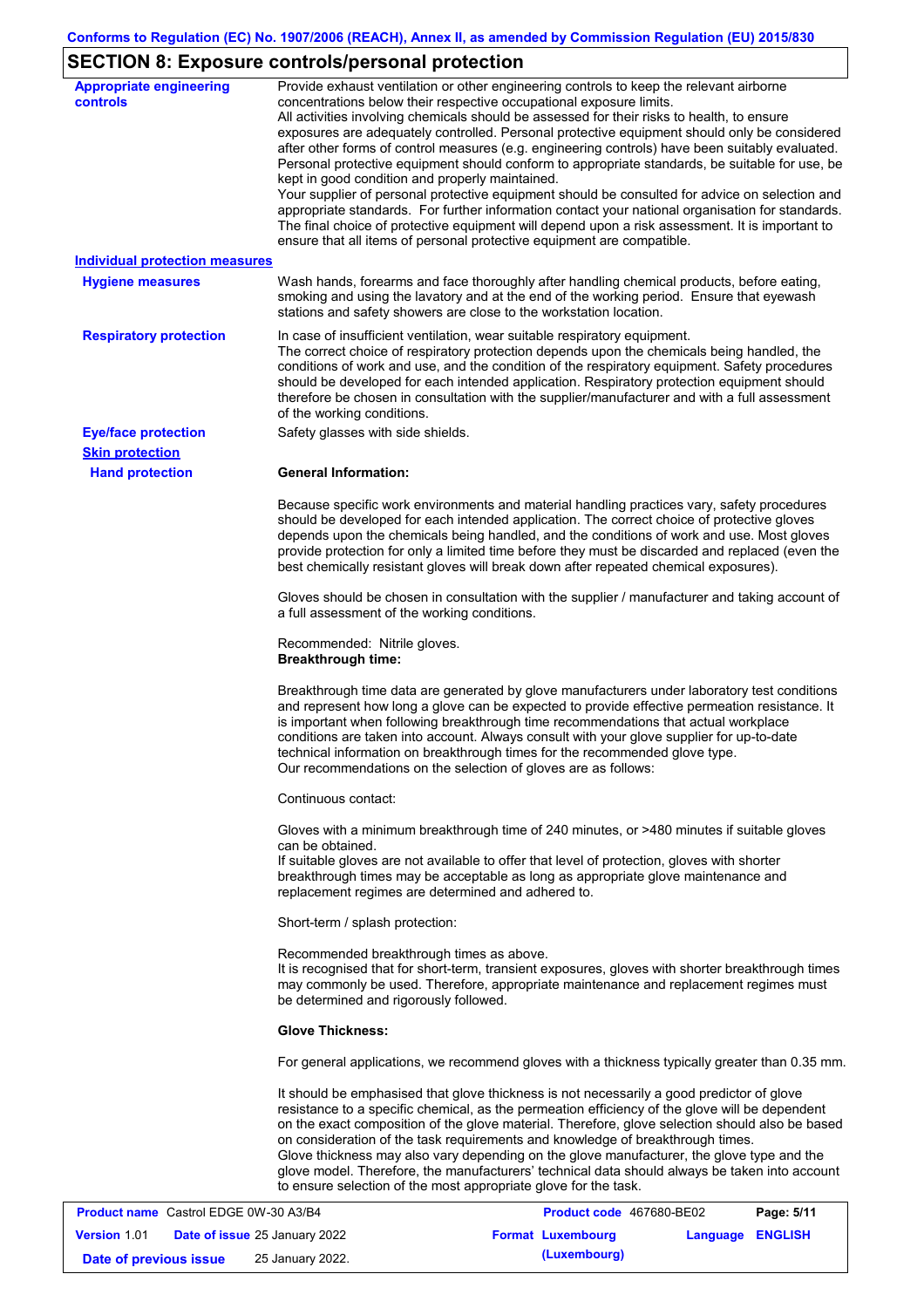# **SECTION 8: Exposure controls/personal protection**

|                                           | Note: Depending on the activity being conducted, gloves of varying thickness may be required<br>for specific tasks. For example:                                                                                                                                                                                                                                                                                                                                                                                                                                                                                                                                                      |
|-------------------------------------------|---------------------------------------------------------------------------------------------------------------------------------------------------------------------------------------------------------------------------------------------------------------------------------------------------------------------------------------------------------------------------------------------------------------------------------------------------------------------------------------------------------------------------------------------------------------------------------------------------------------------------------------------------------------------------------------|
|                                           | • Thinner gloves (down to 0.1 mm or less) may be required where a high degree of manual<br>dexterity is needed. However, these gloves are only likely to give short duration protection and<br>would normally be just for single use applications, then disposed of.                                                                                                                                                                                                                                                                                                                                                                                                                  |
|                                           | • Thicker gloves (up to 3 mm or more) may be required where there is a mechanical (as well<br>as a chemical) risk i.e. where there is abrasion or puncture potential.                                                                                                                                                                                                                                                                                                                                                                                                                                                                                                                 |
| <b>Skin and body</b>                      | Use of protective clothing is good industrial practice.<br>Personal protective equipment for the body should be selected based on the task being<br>performed and the risks involved and should be approved by a specialist before handling this<br>product.<br>Cotton or polyester/cotton overalls will only provide protection against light superficial<br>contamination that will not soak through to the skin. Overalls should be laundered on a regular<br>basis. When the risk of skin exposure is high (e.g. when cleaning up spillages or if there is a<br>risk of splashing) then chemical resistant aprons and/or impervious chemical suits and boots<br>will be required. |
| <b>Refer to standards:</b>                | Respiratory protection: EN 529<br>Gloves: EN 420, EN 374<br>Eye protection: EN 166<br>Filtering half-mask: EN 149<br>Filtering half-mask with valve: EN 405<br>Half-mask: EN 140 plus filter<br>Full-face mask: EN 136 plus filter<br>Particulate filters: EN 143<br>Gas/combined filters: EN 14387                                                                                                                                                                                                                                                                                                                                                                                   |
| <b>Environmental exposure</b><br>controls | Emissions from ventilation or work process equipment should be checked to ensure they<br>comply with the requirements of environmental protection legislation. In some cases, fume<br>scrubbers, filters or engineering modifications to the process equipment will be necessary to<br>reduce emissions to acceptable levels.                                                                                                                                                                                                                                                                                                                                                         |

# **SECTION 9: Physical and chemical properties**

The conditions of measurement of all properties are at standard temperature and pressure unless otherwise indicated.

### **9.1 Information on basic physical and chemical properties**

| <b>Appearance</b>                                      |                                              |           |                          |                          |     |                         |                |
|--------------------------------------------------------|----------------------------------------------|-----------|--------------------------|--------------------------|-----|-------------------------|----------------|
| <b>Physical state</b>                                  | Liquid.                                      |           |                          |                          |     |                         |                |
| <b>Colour</b>                                          | Not available.                               |           |                          |                          |     |                         |                |
| <b>Odour</b>                                           | Not available.                               |           |                          |                          |     |                         |                |
| <b>Odour threshold</b>                                 | Not available.                               |           |                          |                          |     |                         |                |
| pH                                                     | Not applicable.                              |           |                          |                          |     |                         |                |
| <b>Melting point/freezing point</b>                    | Not available.                               |           |                          |                          |     |                         |                |
| Initial boiling point and boiling<br>range             | Not available.                               |           |                          |                          |     |                         |                |
| <b>Pour point</b>                                      | $-57 °C$                                     |           |                          |                          |     |                         |                |
| <b>Flash point</b>                                     | Closed cup: 209°C (408.2°F) [Pensky-Martens] |           |                          |                          |     |                         |                |
| <b>Evaporation rate</b>                                | Not available.                               |           |                          |                          |     |                         |                |
| <b>Flammability (solid, gas)</b>                       | Not available.                               |           |                          |                          |     |                         |                |
| <b>Upper/lower flammability or</b><br>explosive limits | Not available.                               |           |                          |                          |     |                         |                |
| <b>Vapour pressure</b>                                 | Not available.                               |           |                          |                          |     |                         |                |
|                                                        |                                              |           | Vapour Pressure at 20°C  |                          |     | Vapour pressure at 50°C |                |
|                                                        | <b>Ingredient name</b>                       | mm Hg kPa | <b>Method</b>            | mm<br>Hg                 | kPa | <b>Method</b>           |                |
|                                                        |                                              |           |                          |                          |     |                         |                |
| <b>Product name</b> Castrol EDGE 0W-30 A3/B4           |                                              |           |                          | Product code 467680-BE02 |     |                         | Page: 6/11     |
| Version 1.01<br>Date of issue 25 January 2022          |                                              |           | <b>Format Luxembourg</b> |                          |     | Language                | <b>ENGLISH</b> |

| Date of previous issue | 25 January 2022 |  |
|------------------------|-----------------|--|
|                        |                 |  |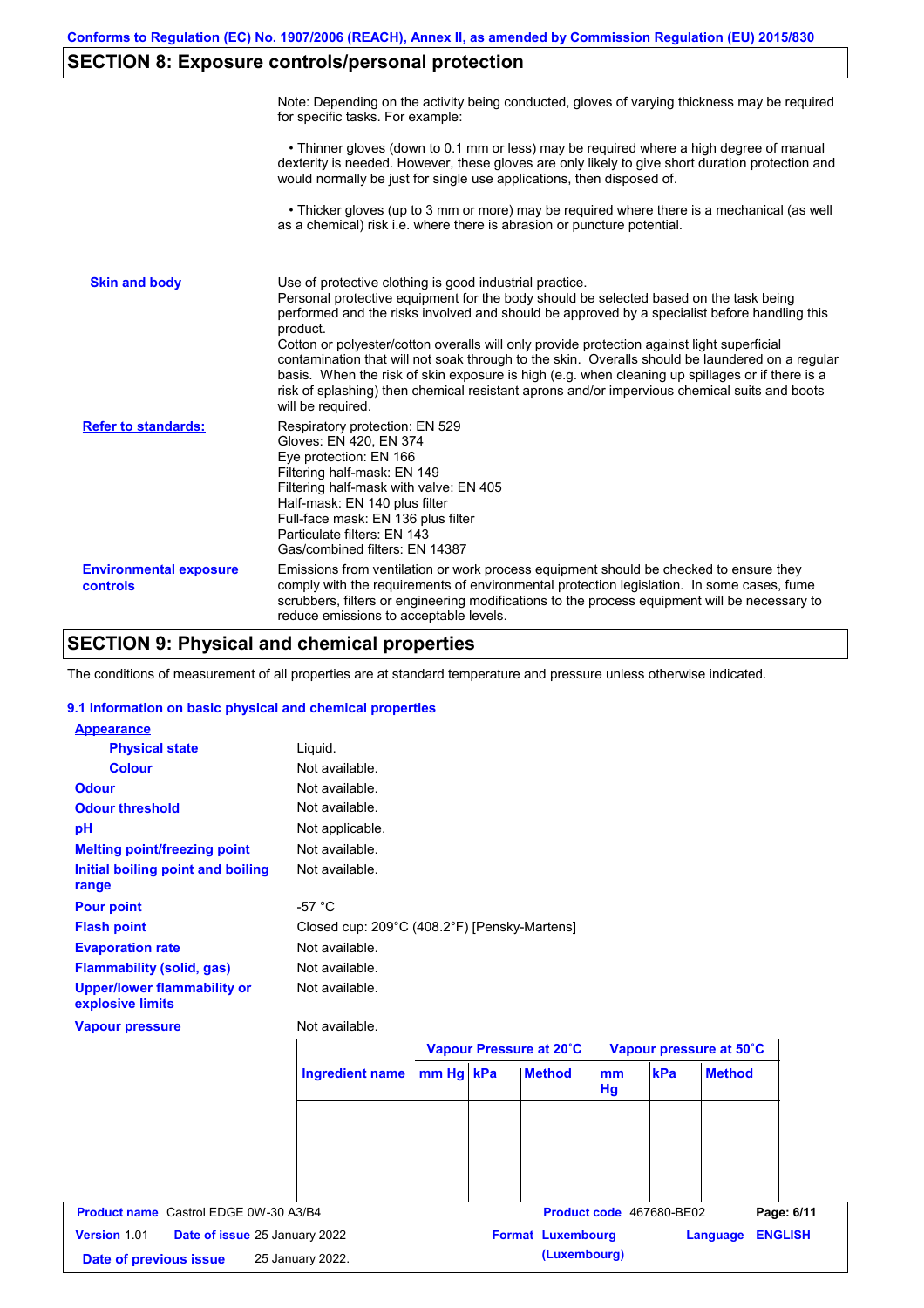# **SECTION 9: Physical and chemical properties**

|                                                                                                                       | י- ייז                                                                                                                                   |            |                    |                            |  |
|-----------------------------------------------------------------------------------------------------------------------|------------------------------------------------------------------------------------------------------------------------------------------|------------|--------------------|----------------------------|--|
|                                                                                                                       | < 0.08<br>Lubricating oils<br>(petroleum), C20-50,<br>hydrotreated neutral oil-<br>based                                                 | < 0.011    | <b>ASTM D 5191</b> |                            |  |
|                                                                                                                       | <0.08<br>Lubricating oils<br>(petroleum), C20-50,<br>hydrotreated neutral oil-<br>based                                                  | < 0.011    | <b>ASTM D 5191</b> |                            |  |
|                                                                                                                       | Distillates (petroleum),<br>< 0.08<br>hydrotreated heavy<br>paraffinic                                                                   | < 0.011    | <b>ASTM D 5191</b> |                            |  |
|                                                                                                                       | Distillates (petroleum), <0.08<br>solvent-dewaxed<br>heavy paraffinic                                                                    | < 0.011    | <b>ASTM D 5191</b> |                            |  |
|                                                                                                                       | Lubricating oils<br>< 0.08<br>(petroleum), C15-30,<br>hydrotreated neutral oil-<br>based                                                 | < 0.011    | <b>ASTM D 5191</b> |                            |  |
| <b>Vapour density</b>                                                                                                 | Not available.                                                                                                                           |            |                    |                            |  |
| <b>Relative density</b>                                                                                               | Not available.                                                                                                                           |            |                    |                            |  |
| <b>Density</b>                                                                                                        | <1000 kg/m <sup>3</sup> (<1 g/cm <sup>3</sup> ) at 15°C                                                                                  |            |                    |                            |  |
| <b>Solubility(ies)</b>                                                                                                | insoluble in water.                                                                                                                      |            |                    |                            |  |
| <b>Partition coefficient: n-octanol/</b><br>water                                                                     | Not applicable.                                                                                                                          |            |                    |                            |  |
| <b>Auto-ignition temperature</b>                                                                                      | <b>Ingredient name</b>                                                                                                                   | °C         | °F                 | <b>Method</b>              |  |
|                                                                                                                       | Dec-1-ene, trimers, hydrogenated                                                                                                         | 343 to 369 |                    | 649.4 to 696.2 ASTM D 2159 |  |
| <b>Decomposition temperature</b>                                                                                      | Not available.                                                                                                                           |            |                    |                            |  |
| <b>Viscosity</b>                                                                                                      | Kinematic: 67 mm <sup>2</sup> /s (67 cSt) at 40°C<br>Kinematic: 11.8 to 12.4 mm <sup>2</sup> /s (11.8 to 12.4 cSt) at 100°C              |            |                    |                            |  |
| <b>Explosive properties</b>                                                                                           | Not available.                                                                                                                           |            |                    |                            |  |
| <b>Oxidising properties</b>                                                                                           | Not available.                                                                                                                           |            |                    |                            |  |
| <b>Particle characteristics</b><br><b>Median particle size</b><br>9.2 Other information<br>No additional information. | Not applicable.                                                                                                                          |            |                    |                            |  |
| <b>SECTION 10: Stability and reactivity</b>                                                                           |                                                                                                                                          |            |                    |                            |  |
| <b>10.1 Reactivity</b>                                                                                                | No specific test data available for this product. Refer to Conditions to avoid and Incompatible<br>materials for additional information. |            |                    |                            |  |
| <b>10.2 Chemical stability</b>                                                                                        | The product is stable.                                                                                                                   |            |                    |                            |  |
| <b>10.3 Possibility of</b>                                                                                            | Under normal conditions of storage and use, hazardous reactions will not occur.                                                          |            |                    |                            |  |

**hazardous reactions** Under normal conditions of storage and use, hazardous polymerisation will not occur.

| <b>10.4 Conditions to avoid</b> | Avoid all possible sources of ignition (spark or flame). |
|---------------------------------|----------------------------------------------------------|
|---------------------------------|----------------------------------------------------------|

**10.5 Incompatible materials** Reactive or incompatible with the following materials: oxidising materials.

**10.6 Hazardous decomposition products** Under normal conditions of storage and use, hazardous decomposition products should not be produced.

# **SECTION 11: Toxicological information**

## **11.1 Information on toxicological effects**

### **Acute toxicity estimates**

| <b>Product/ingredient name</b>                       | Oral (mg/<br>kg) | <b>Dermal</b><br>(mg/kg) | <b>Inhalation</b><br>(gases)<br>(ppm) | <b>Inhalation</b><br>(vapours)<br>(mg/l) | <b>Inhalation</b><br>(dusts)<br>and mists)<br>(mg/l) |                |
|------------------------------------------------------|------------------|--------------------------|---------------------------------------|------------------------------------------|------------------------------------------------------|----------------|
| Long chain alkyl phenol                              | 2500             | N/A                      | N/A                                   | N/A                                      | N/A                                                  |                |
| <b>Product name</b> Castrol EDGE 0W-30 A3/B4         |                  |                          | Product code 467680-BE02              |                                          |                                                      | Page: 7/11     |
| <b>Version 1.01</b><br>Date of issue 25 January 2022 |                  |                          | <b>Format Luxembourg</b>              |                                          | Language                                             | <b>ENGLISH</b> |
| 25 January 2022.<br>Date of previous issue           |                  |                          | (Luxembourg)                          |                                          |                                                      |                |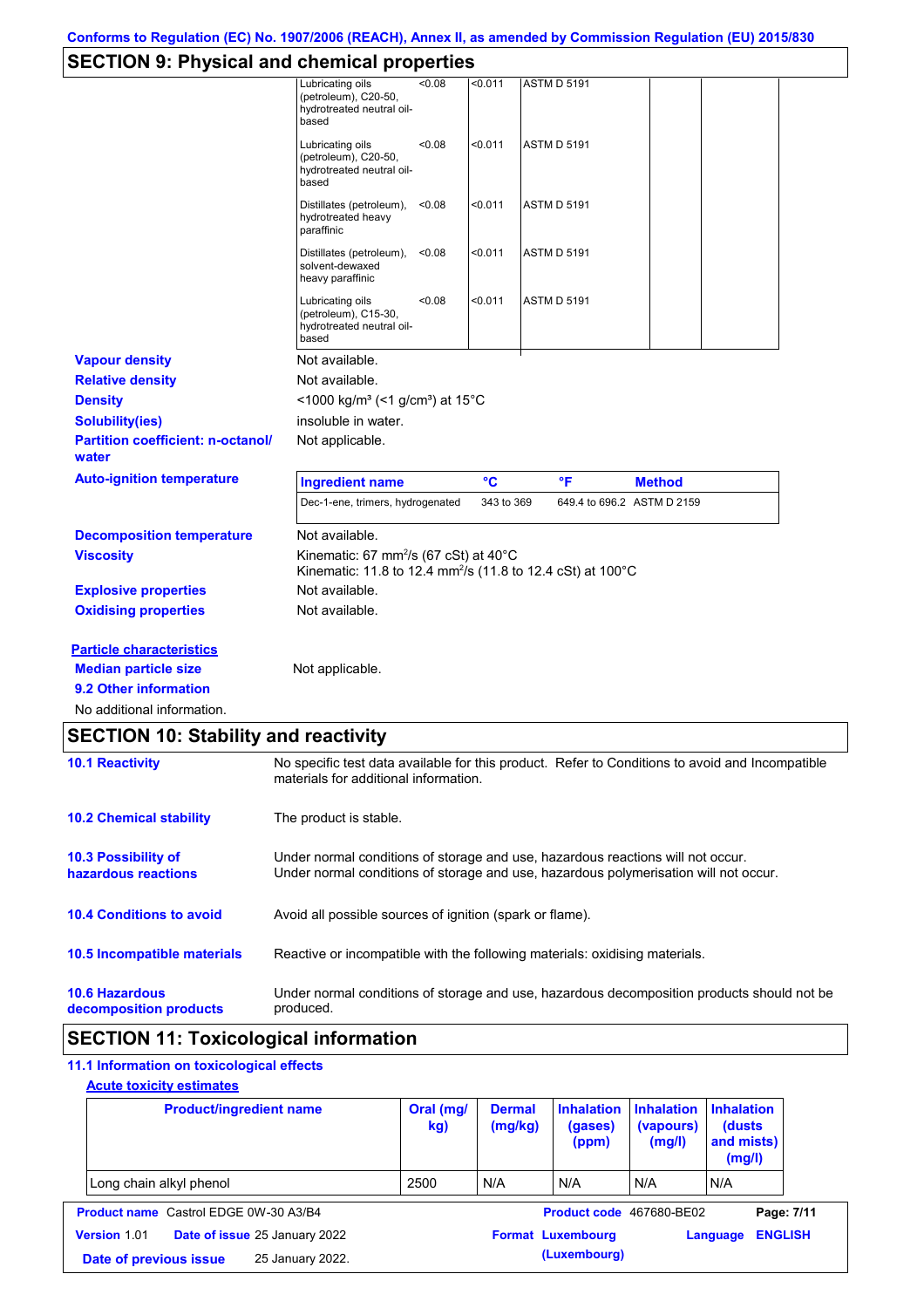# **SECTION 11: Toxicological information**

| <b>Information on likely</b><br>routes of exposure | Routes of entry anticipated: Dermal, Inhalation.                                                                                                                                                                                                                                                                                                                                                                |
|----------------------------------------------------|-----------------------------------------------------------------------------------------------------------------------------------------------------------------------------------------------------------------------------------------------------------------------------------------------------------------------------------------------------------------------------------------------------------------|
| <b>Potential acute health effects</b>              |                                                                                                                                                                                                                                                                                                                                                                                                                 |
| <b>Inhalation</b>                                  | Vapour inhalation under ambient conditions is not normally a problem due to low vapour<br>pressure.                                                                                                                                                                                                                                                                                                             |
| Ingestion                                          | No known significant effects or critical hazards.                                                                                                                                                                                                                                                                                                                                                               |
| <b>Skin contact</b>                                | Defatting to the skin. May cause skin dryness and irritation.                                                                                                                                                                                                                                                                                                                                                   |
| <b>Eye contact</b>                                 | No known significant effects or critical hazards.                                                                                                                                                                                                                                                                                                                                                               |
|                                                    | <b>Symptoms related to the physical, chemical and toxicological characteristics</b>                                                                                                                                                                                                                                                                                                                             |
| <b>Inhalation</b>                                  | No specific data.                                                                                                                                                                                                                                                                                                                                                                                               |
| <b>Ingestion</b>                                   | No specific data.                                                                                                                                                                                                                                                                                                                                                                                               |
| <b>Skin contact</b>                                | Adverse symptoms may include the following:<br>irritation<br>dryness<br>cracking                                                                                                                                                                                                                                                                                                                                |
| <b>Eye contact</b>                                 | No specific data.                                                                                                                                                                                                                                                                                                                                                                                               |
|                                                    | Delayed and immediate effects as well as chronic effects from short and long-term exposure                                                                                                                                                                                                                                                                                                                      |
| <b>Inhalation</b>                                  | Overexposure to the inhalation of airborne droplets or aerosols may cause irritation of the<br>respiratory tract.                                                                                                                                                                                                                                                                                               |
| <b>Ingestion</b>                                   | Ingestion of large quantities may cause nausea and diarrhoea.                                                                                                                                                                                                                                                                                                                                                   |
| <b>Skin contact</b>                                | Prolonged or repeated contact can defat the skin and lead to irritation and/or dermatitis.                                                                                                                                                                                                                                                                                                                      |
| <b>Eye contact</b>                                 | Potential risk of transient stinging or redness if accidental eye contact occurs.                                                                                                                                                                                                                                                                                                                               |
| <b>Potential chronic health effects</b>            |                                                                                                                                                                                                                                                                                                                                                                                                                 |
| <b>General</b>                                     | <b>USED ENGINE OILS</b><br>Combustion products resulting from the operation of internal combustion engines contaminate<br>engine oils during use. Used engine oil may contain hazardous components which have the<br>potential to cause skin cancer. Frequent or prolonged contact with all types and makes of used<br>engine oil must therefore be avoided and a high standard of personal hygiene maintained. |
| <b>Carcinogenicity</b>                             | No known significant effects or critical hazards.                                                                                                                                                                                                                                                                                                                                                               |
| <b>Mutagenicity</b>                                | No known significant effects or critical hazards.                                                                                                                                                                                                                                                                                                                                                               |
| <b>Developmental effects</b>                       | No known significant effects or critical hazards.                                                                                                                                                                                                                                                                                                                                                               |
| <b>Fertility effects</b>                           | No known significant effects or critical hazards.                                                                                                                                                                                                                                                                                                                                                               |

# **SECTION 12: Ecological information**

### **12.1 Toxicity**

**Environmental hazards** Not classified as dangerous

### **12.2 Persistence and degradability**

Partially biodegradable.

### **12.3 Bioaccumulative potential**

This product is not expected to bioaccumulate through food chains in the environment.

### **Mobility** Spillages may penetrate the soil causing ground water contamination. **12.4 Mobility in soil Soil/water partition coefficient (KOC)** Not available.

### **12.5 Results of PBT and vPvB assessment**

Product does not meet the criteria for PBT or vPvB according to Regulation (EC) No. 1907/2006, Annex XIII.

### **12.6 Other adverse effects Other ecological information**

Spills may form a film on water surfaces causing physical damage to organisms. Oxygen transfer could also be impaired.

| <b>Product name</b> Castrol EDGE 0W-30 A3/B4 |  |                                      | <b>Product code</b> 467680-BE02 |                          | Page: 8/11       |  |
|----------------------------------------------|--|--------------------------------------|---------------------------------|--------------------------|------------------|--|
| <b>Version 1.01</b>                          |  | <b>Date of issue 25 January 2022</b> |                                 | <b>Format Luxembourg</b> | Language ENGLISH |  |
| Date of previous issue                       |  | 25 January 2022.                     |                                 | (Luxembourg)             |                  |  |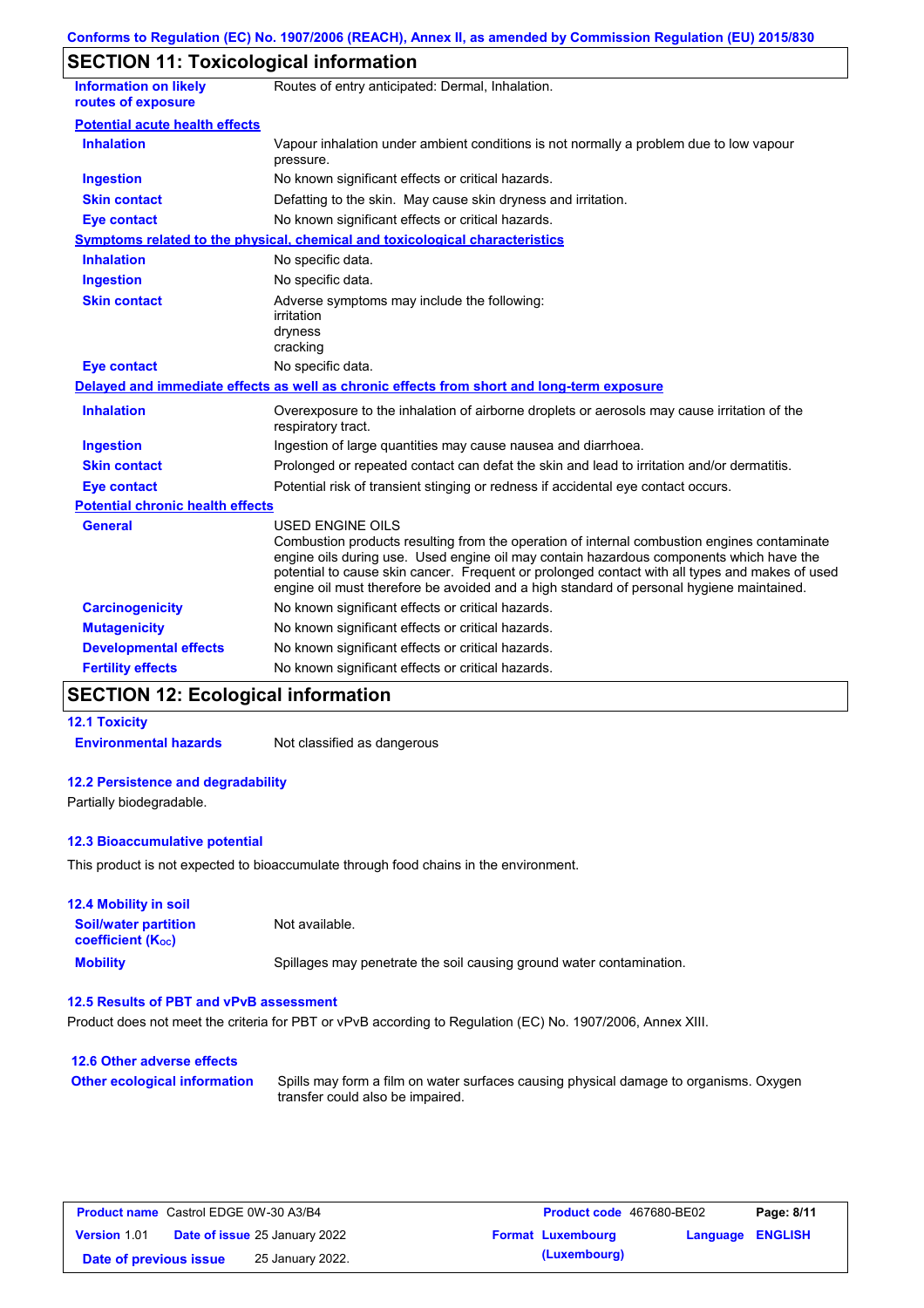### **SECTION 13: Disposal considerations**

### **13.1 Waste treatment methods**

### **Product**

**Methods of disposal**

Where possible, arrange for product to be recycled. Dispose of via an authorised person/ licensed waste disposal contractor in accordance with local regulations.

**Hazardous waste** Yes.

**European waste catalogue (EWC)**

| Waste code                                                                                                                                                                                                                    | <b>Waste designation</b>                |  |  |  |
|-------------------------------------------------------------------------------------------------------------------------------------------------------------------------------------------------------------------------------|-----------------------------------------|--|--|--|
| $130208*$                                                                                                                                                                                                                     | other engine, gear and lubricating oils |  |  |  |
| . There is a chatter form the between the tree is allegated and concerned and and the composition of the contract of the contract of the second contract of the second contract of the second contract of the second contract |                                         |  |  |  |

However, deviation from the intended use and/or the presence of any potential contaminants may require an alternative waste disposal code to be assigned by the end user.

### **Packaging**

| 1.491199119                |                                                                                                                                                                                                                                         |
|----------------------------|-----------------------------------------------------------------------------------------------------------------------------------------------------------------------------------------------------------------------------------------|
| <b>Methods of disposal</b> | Where possible, arrange for product to be recycled. Dispose of via an authorised person/<br>licensed waste disposal contractor in accordance with local regulations.                                                                    |
| <b>Special precautions</b> | This material and its container must be disposed of in a safe way. Empty containers or liners<br>may retain some product residues. Avoid dispersal of spilt material and runoff and contact with<br>soil, waterways, drains and sewers. |
| <b>References</b>          | Commission 2014/955/EU<br>Directive 2008/98/EC                                                                                                                                                                                          |

# **SECTION 14: Transport information**

|                                           | <b>ADR/RID</b> | <b>ADN</b>     | <b>IMDG</b>    | <b>IATA</b>    |
|-------------------------------------------|----------------|----------------|----------------|----------------|
| 14.1 UN number                            | Not regulated. | Not regulated. | Not regulated. | Not regulated. |
| 14.2 UN proper<br>shipping name           |                |                |                |                |
| <b>14.3 Transport</b><br>hazard class(es) |                |                |                |                |
| 14.4 Packing<br>group                     |                |                |                |                |
| 14.5<br><b>Environmental</b><br>hazards   | No.            | No.            | No.            | No.            |
| <b>Additional</b><br>information          |                |                |                |                |

**14.6 Special precautions for user** Not available.

| <b>14.7 Transport in bulk</b> | Not available. |
|-------------------------------|----------------|
| according to <b>IMO</b>       |                |
| <b>instruments</b>            |                |

## **SECTION 15: Regulatory information**

**15.1 Safety, health and environmental regulations/legislation specific for the substance or mixture**

**EU Regulation (EC) No. 1907/2006 (REACH)**

**Annex XIV - List of substances subject to authorisation Substances of very high concern** None of the components are listed. None of the components are listed. **Annex XIV**

**EU Regulation (EC) No. 1907/2006 (REACH)**

| <b>Product name</b> Castrol EDGE 0W-30 A3/B4 |                                      | <b>Product code</b> 467680-BE02 |                         | Page: 9/11 |
|----------------------------------------------|--------------------------------------|---------------------------------|-------------------------|------------|
| <b>Version 1.01</b>                          | <b>Date of issue 25 January 2022</b> | <b>Format Luxembourg</b>        | <b>Language ENGLISH</b> |            |
| Date of previous issue                       | 25 January 2022.                     | (Luxembourg)                    |                         |            |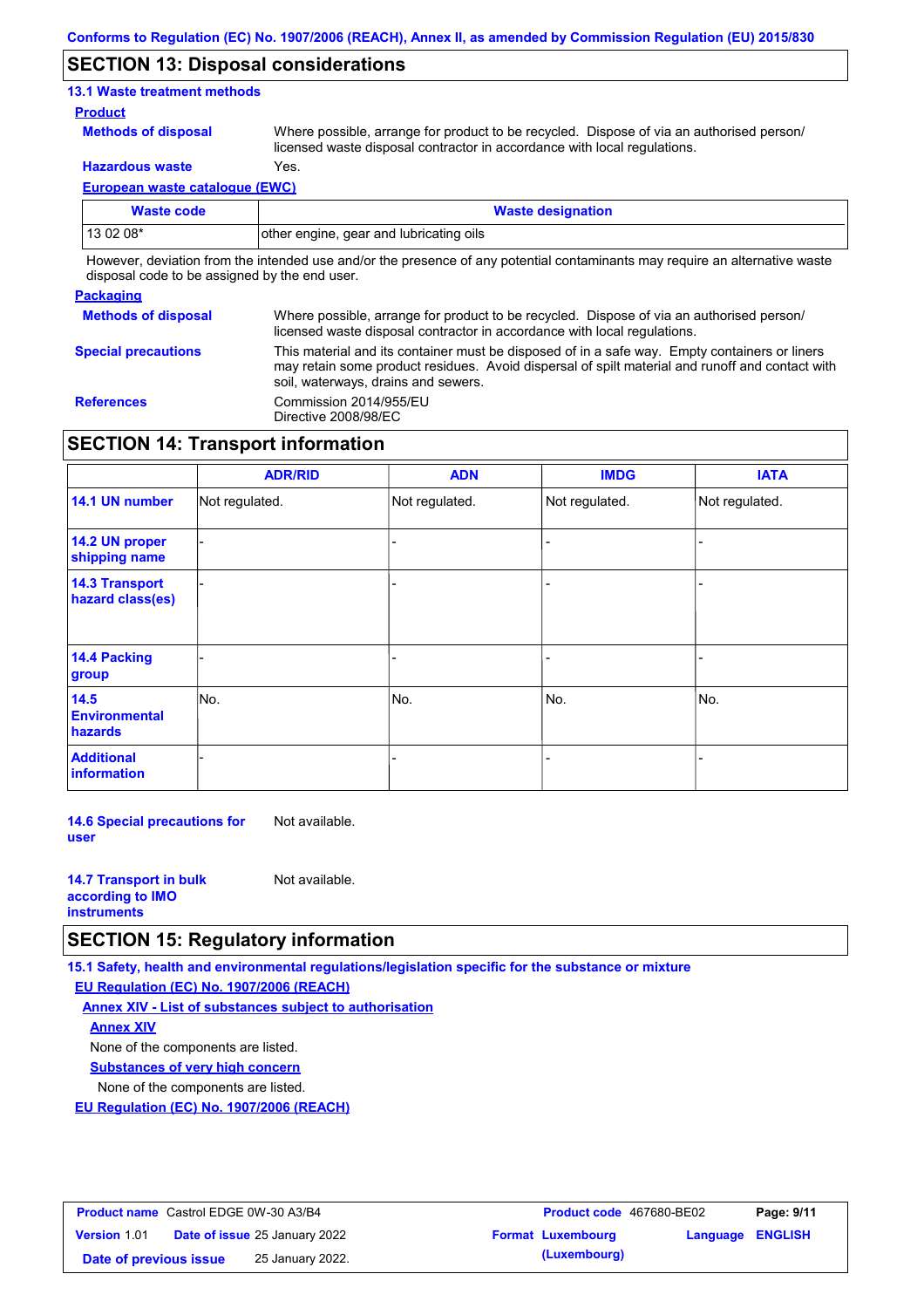## **Conforms to Regulation (EC) No. 1907/2006 (REACH), Annex II, as amended by Commission Regulation (EU) 2015/830**

# **SECTION 15: Regulatory information**

| <b>Annex XVII - Restrictions</b><br>on the manufacture.<br>placing on the market<br>and use of certain<br>dangerous substances,<br>mixtures and articles | Not applicable.                                                                                          |
|----------------------------------------------------------------------------------------------------------------------------------------------------------|----------------------------------------------------------------------------------------------------------|
| <b>Other regulations</b>                                                                                                                                 |                                                                                                          |
| <b>REACH Status</b>                                                                                                                                      | For the REACH status of this product please consult your company contact, as identified in<br>Section 1. |
| <b>United States inventory</b><br>(TSCA 8b)                                                                                                              | At least one component is not listed.                                                                    |
| <b>Australia inventory (AIIC)</b>                                                                                                                        | At least one component is not listed.                                                                    |
| <b>Canada inventory</b>                                                                                                                                  | At least one component is not listed.                                                                    |
| <b>China inventory (IECSC)</b>                                                                                                                           | At least one component is not listed.                                                                    |
| <b>Japan inventory (CSCL)</b>                                                                                                                            | All components are listed or exempted.                                                                   |
| <b>Korea inventory (KECI)</b>                                                                                                                            | All components are listed or exempted.                                                                   |
| <b>Philippines inventory</b><br>(PICCS)                                                                                                                  | At least one component is not listed.                                                                    |
| <b>Taiwan Chemical</b><br><b>Substances Inventory</b><br>(TCSI)                                                                                          | All components are listed or exempted.                                                                   |
| Ozone depleting substances (1005/2009/EU)<br>Not listed.                                                                                                 |                                                                                                          |
| <b>Prior Informed Consent (PIC) (649/2012/EU)</b><br>Not listed.                                                                                         |                                                                                                          |
| <b>Persistent Organic Pollutants</b><br>Not listed.                                                                                                      |                                                                                                          |
| <b>EU - Water framework directive - Priority substances</b><br>None of the components are listed.                                                        |                                                                                                          |
| <b>Seveso Directive</b>                                                                                                                                  |                                                                                                          |
| This product is not controlled under the Seveso Directive.                                                                                               |                                                                                                          |
|                                                                                                                                                          |                                                                                                          |
| <b>15.2 Chemical safety</b>                                                                                                                              | A Chemical Safety Assessment has been carried out for one or more of the substances within               |

**assessment**

A Chemical Safety Assessment has been carried out for one or more of the substances within this mixture. A Chemical Safety Assessment has not been carried out for the mixture itself.

# **SECTION 16: Other information**

| <b>Abbreviations and acronyms</b>                           | ADN = European Provisions concerning the International Carriage of Dangerous Goods by<br>Inland Waterway                                    |                                                               |          |                |  |
|-------------------------------------------------------------|---------------------------------------------------------------------------------------------------------------------------------------------|---------------------------------------------------------------|----------|----------------|--|
|                                                             | ADR = The European Agreement concerning the International Carriage of Dangerous Goods by<br>Road                                            |                                                               |          |                |  |
|                                                             | $ATE =$ Acute Toxicity Estimate                                                                                                             |                                                               |          |                |  |
|                                                             | <b>BCF</b> = Bioconcentration Factor                                                                                                        |                                                               |          |                |  |
| CAS = Chemical Abstracts Service                            |                                                                                                                                             |                                                               |          |                |  |
|                                                             | CLP = Classification, Labelling and Packaging Regulation [Regulation (EC) No. 1272/2008]                                                    |                                                               |          |                |  |
|                                                             | CSA = Chemical Safety Assessment                                                                                                            |                                                               |          |                |  |
|                                                             | CSR = Chemical Safety Report                                                                                                                |                                                               |          |                |  |
|                                                             | <b>DMEL = Derived Minimal Effect Level</b>                                                                                                  |                                                               |          |                |  |
|                                                             | DNEL = Derived No Effect Level                                                                                                              |                                                               |          |                |  |
|                                                             | EINECS = European Inventory of Existing Commercial chemical Substances                                                                      |                                                               |          |                |  |
|                                                             | ES = Exposure Scenario                                                                                                                      |                                                               |          |                |  |
| EUH statement = CLP-specific Hazard statement               |                                                                                                                                             |                                                               |          |                |  |
|                                                             | EWC = European Waste Catalogue                                                                                                              |                                                               |          |                |  |
|                                                             | GHS = Globally Harmonized System of Classification and Labelling of Chemicals                                                               |                                                               |          |                |  |
|                                                             | IATA = International Air Transport Association<br>IBC = Intermediate Bulk Container<br><b>IMDG = International Maritime Dangerous Goods</b> |                                                               |          |                |  |
|                                                             |                                                                                                                                             |                                                               |          |                |  |
|                                                             |                                                                                                                                             | LogPow = logarithm of the octanol/water partition coefficient |          |                |  |
|                                                             | MARPOL = International Convention for the Prevention of Pollution From Ships, 1973 as                                                       |                                                               |          |                |  |
|                                                             | modified by the Protocol of 1978. ("Marpol" = marine pollution)                                                                             |                                                               |          |                |  |
|                                                             | OECD = Organisation for Economic Co-operation and Development                                                                               |                                                               |          |                |  |
|                                                             | PBT = Persistent, Bioaccumulative and Toxic                                                                                                 |                                                               |          |                |  |
|                                                             | PNEC = Predicted No Effect Concentration                                                                                                    |                                                               |          |                |  |
| <b>Product name</b> Castrol EDGE 0W-30 A3/B4                |                                                                                                                                             | Product code 467680-BE02                                      |          | Page: 10/11    |  |
| <b>Date of issue 25 January 2022</b><br><b>Version 1.01</b> |                                                                                                                                             | <b>Format Luxembourg</b>                                      | Language | <b>ENGLISH</b> |  |

**Date of previous issue (Luxembourg)** 25 January 2022.